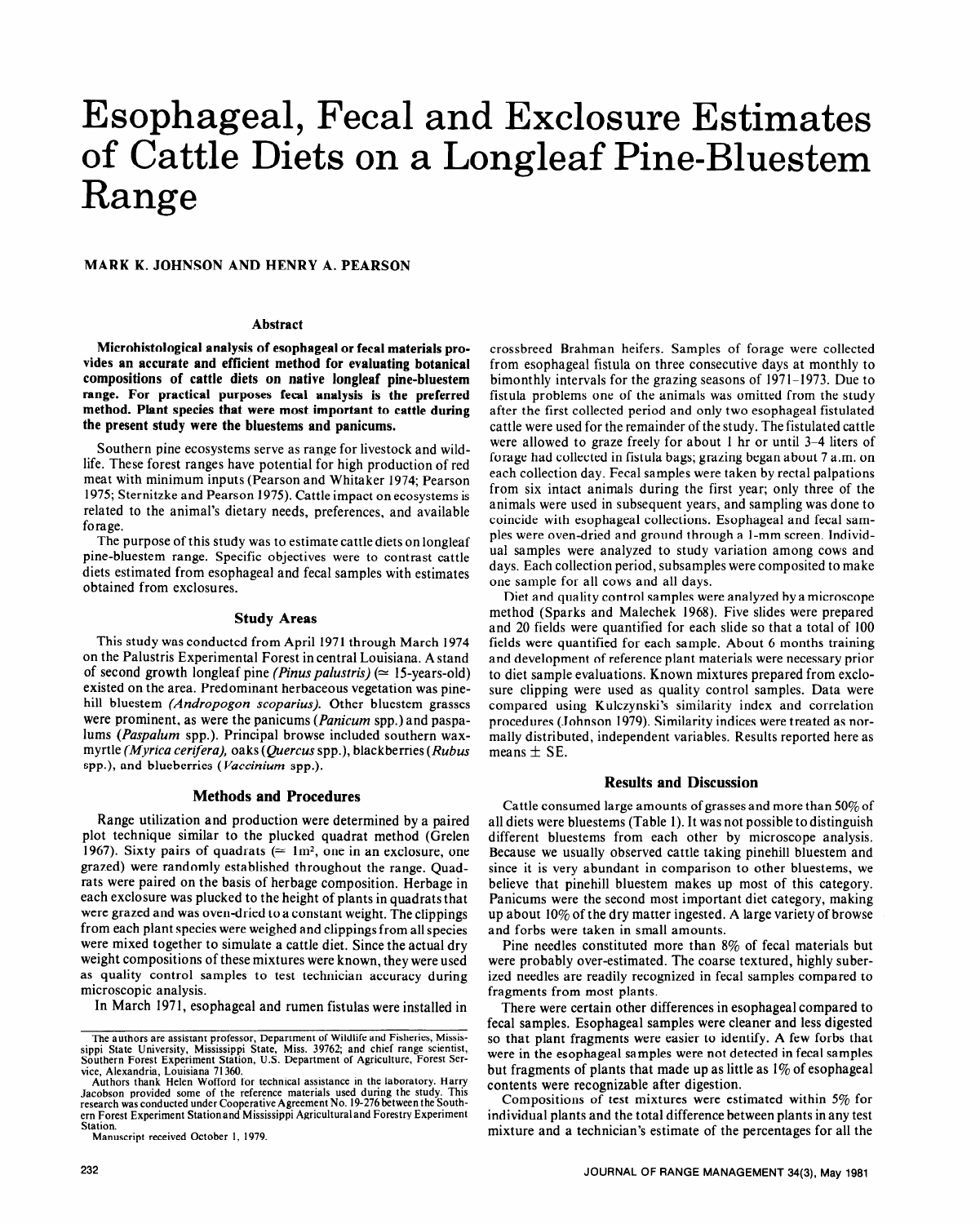Table 1. Average (X  $\pm$  SE) estimates of a cattle dietary composition (%) on longleaf pine-bluestem range in central Louisiana. Estimates were obtained by **examination of exclosures, and esophageal and fecal samples.** 

|                                               |                  | Diet estimates     |                |  |
|-----------------------------------------------|------------------|--------------------|----------------|--|
| Food <sub>s</sub>                             | Exclosure method | Esophageal samples | Fecal samples  |  |
| Bluestems ( <i>Andropogon</i> spp.)           | $57.3 \pm 3.0$   | $57.1 \pm 2.3$     | $54.0 \pm 2.1$ |  |
| Arrowfeather threeawn (Aristida purpurascens) | $2.8 \pm 0.5$    | $2.4 \pm 0.3$      | $5.6 \pm 0.6$  |  |
| Common carpet grass (Axonopus affinis)        |                  | tr                 | tr             |  |
| Purple lovegrass (Eragrostis spectabilis)     | $2.7 \pm 0.5$    | $4.0 \pm 0.7$      | $2.9 + 0.4$    |  |
| Bearded skeletongrass (Gymnopogon ambiguus)   | $1.8 \pm 0.4$    | $1.2 \pm 0.2$      | $2.0 \pm 0.4$  |  |
| Cutover muhly (Muhlenbergia expansa)          | $4.4 \pm 0.8$    | $1.0 \pm 0.2$      | $1.0 \pm 0.9$  |  |
| Carolina jointtail (Manisuris cylindrica)     |                  | $1.5 \pm 0.8$      | $1.0 \pm 0.9$  |  |
| Panicums ( <i>Panicum</i> spp)                | $13.7 \pm 1.4$   | $10.5 \pm 1.3$     | $10.6 \pm 1.3$ |  |
| Paspalums (Paspalum spp)                      | $1.9 \pm 0.3$    | $1.6 \pm 1.3$      | $1.1 \pm 0.4$  |  |
| Knotroot bristlegrass (Setaria geniculata)    |                  | $1.6 \pm 1.3$      | $1.7 \pm 0.4$  |  |
| Yellow indiangrass (Sorghastrum nutans)       |                  | tr                 | tr             |  |
| Prairie wedgescale (Sphenopholis obtusata)    | tr               | $1.2 \pm 0.4$      | $1.7 \pm 0.3$  |  |
| Uniolas (Uniola laxa)                         | tr               | tr                 | $1.0 \pm 0.5$  |  |
| Sedges and rushes (Carex spp and Juncus spp)  | tr               | $1.2 \pm 0.3$      | $2.8 \pm 0.8$  |  |
| Swamp sunflower (Helianthus angustifolius)    | $1.3 \pm 0.3$    | tr                 | tr             |  |
| Hymenopappus (Hymenopappus artemisiaefolius)  | $3.4 \pm 1.1$    | $4.8 \pm 1.2$      | $1.9 \pm 0.5$  |  |
| Unidentified legumes (Leguminoseae)           | $2.7 \pm 1.0$    | tr                 | tr             |  |
| Unidentified composites (Compositae)          | $5.2 \pm 1.2$    | $3.4 \pm 1.2$      | $1.7 \pm 0.6$  |  |
| Flowering dogwood (Cornus florida)            |                  | $1.5 \pm 0.5$      | tr             |  |
| Southern waxmyrtle (Myrica cerifera)          | $2.4 \pm 1.2$    | $1.6 \pm 0.5$      |                |  |
| Longleaf pine (Pinus palustris)               | $2.8 \pm 0.7$    | $4.7 \pm 1.0$      | $8.5 \pm 1.7$  |  |

<sup>1</sup>Other plants identified in trace (<1%) amounts were: pineywoods dropseed *(Sporobolus junceus),* purpletop tridens *(Tridens flavus)*, showy partridgepea *(Cassia fasciculata)*, littleleaf tickclover *(Desmodium ciliure),* daisy fleabane *(Erigeron strigosus),* white eupatorium *(Euputorium album).* southern brackenfern (Pteridium aquilinum), slender rosinweek *(Silphium grucile),* pencilflower *(Stylosanthes bifloru),* Virginia tephrosia *(Tephrosiu virginiana),* American beautyberry *(Cullicarpu americana),* Japanese honeysuckle *(Lonicera juponica),* oaks *(Quercus spp.),* poison-ivy *(Rhus rudicuns),* blackberry *(Rubus* spp.), sassafras *(Sassafras albidum),* greenbriers (Smjjax spp.), huckleberry (Vaccinium spp.), summer grape (Vitis aestivalis), and unidentified grasses and browse.

species in any mixture was never greater than 10%. Microscopic estimates from quality control samples were highly  $(87 \pm 1\%)$ similar to the actual exclosure clippings and estimates of botanical composition were significantly correlated ( $p < 0.05$ ) with actual dry weight compositions (Table 2). This supports the hypothesis that all plants eaten by cattle were detected in esophageal or fecal samples; and the proportions of plants were accurately estimated. Diets were 72  $\pm$  4% similar among cows and 68  $\pm$  2% similar among days. The high similarities observed in these comparisons suggests that the number of days and/or cows used in the study were sufficient for extrapolating results to a larger population.

Estimates from esophageal and fecal samples were about 90% similar but each of these diet estimates was less than  $80\%$  similar to data obtained from exclosures. Regardless of the technique, all three diet estimates were highly correlated  $(r = 0.99)$ . Exclosures provide data on plants removed by ail herbivores in an ecosystem so that data are not representative of cattle diets alone. Utilization is difficult to detect when it is light (Smith and Shandruk 1979). Data obtained here were reasonable estimates of cattle diets because utilization was heavy.

Reasons for doubting the accuracy of diet estimates obtained from fecal analysis have been recently, adequately stated (Smith and Shandruk 1979). Smith and Shandruk (1979:279) said that more work was needed before fecal analysis could be evaluated as a

technique for quantifying ruminant diets even though their pooled estimates of rumen and fecal contents were more than 85% similar. There is considerable controversy over the accuracy of fecal analysis to the point that persons on both sides of the issue hold on to their prejudices regardless of the body of data available, even if it is their own. However, reliable data can be obtained from fecal analysis in spite of these criticisms when technicians are carefully trained (Johnson 1979).

Microscope analysis of botanical compositions is as much an art as it is a science. Technicians must be trained in a program designed to build their confidence and skills for accurately quantifying compositions of mixtures. We know of no investigators with carefully trained technicians who reported an inability to find plants in feces that made up significant proportions of an animal's diet, and results have been within reasonable limits (Free et al. 1979; Voth and Black 1973; Anthony and Smith 1974; Dearden et al. 1975). In addition, our results demonstrate the technicians can be trained to accurately estimate compositions of plant mixtures when grasses and different forbs (which may fragment in different ways) are found in the same mixtures.

For the practical purposes of sampling without killing animals and avoiding the problems associated with utilization techniques, fecal analysis is the superior method for estimating diets of herbivores.